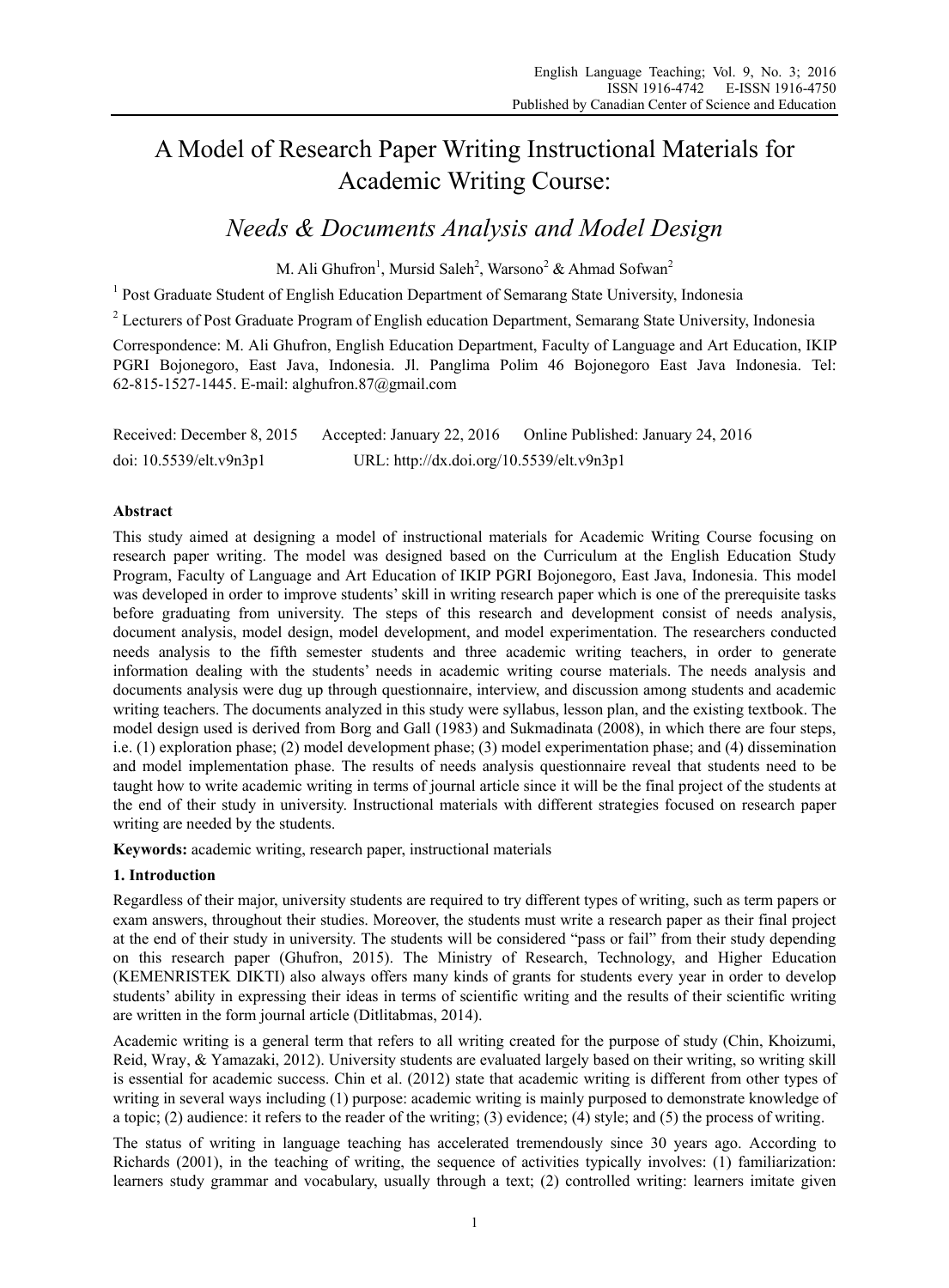patterns, often from substitution tables; (3) guided writing: learners manipulate model texts; and (4) free writing: learners employ the patterns they have developed to write a letter, a paragraph, an essay, and the like. Writing in a second or foreign language is regarded as one of the most difficult skills for a learner to master, particularly in free academic writing. The difficulty is due to the need to generate and organize ideas using an appropriate choice of vocabulary, sentence structure, and paragraph organization and to turn such ideas into a readable text (Richards & Renandya, 2002).

Writing course is a compulsory subject which is taught in English Education Study Program of IKIP PGRI Bojonegoro, East Java, Indonesia, generrally in 8 credits which are distributed in 4 semesters, each semester 2 credits. In WRITING IV, the teaching process is focused on academic writing to prepare the students to be able to write their final project at the end of their study. The goal of this subject is mainly to make the students able to write scientific writing in terms of journal article with appropriate content, good organization, correct diction, grammar, and mechanics.

Based on the study held by Ghufron in 2015, it was revealed that the students come across difficulties in academic writing. These difficulties were indicated by both the low score of students' writing skill and the results of interview to the students. The students face difficulties in academic writing since there are limited sources of materials which are appropriate to be implemented, limited of challenging materials and learning activities. The teaching materials are a hundred percent taken from printed books which are availabe in the market, in which these books in some cases are problematic. The students also admitted that they felt bored with the materials used. Besides, they also said that there was no challenging activity during the teaching and learning process. The lecturer usually teaches them by explaining the textbook materials then asks the students to write based on Instruction in the book. It was also revealed that the problems faced by most of students in English Education Study Program of IKIP PGRI Bojonegoro in academic writing were caused by the monotonous teaching material used and the lack of challenging activities that could motivate students during teaching and learning process. He suggested that there should be teaching materials that teach students how to write ELT research paper in detail such as writing a topic and title; gathering information; writing an introduction; developing main paragraphs; quotations, paraphrasing and summarizing; commenting on data; writing a conclusion; writing a review; writing an abstract; writing references; revising and editing texts. Besides, there should also teaching materials that combine challenging activities and relevant materials (Ghufron, 2015).

Selection of materials for classroom use is a challenging task for English language teachers as they provide a strong platform through which students learn English language. Presentation of developmentally appropriate, relevant and engaging materials is, therefore, the prime responsibility of the material developers and the teachers. Selection of the right materials makes teaching and learning a worthwhile activity and creates a classroom environment which is efficient, effective and meaningful.

Hutchinson and Torres (1994) have pointed out that ELT materials (textbooks) may play a pivotal role in innovation. They suggest that textbooks can support teachers through potentially disturbing and threatening change processes, demonstrate new and/or untried methodologies, introduce change gradually, and create scaffolding upon which teachers can build a more creative methodology of their own. Textbooks are considered as central to teaching and learning, as their quality is a determining factor in enhancing or diminishing the quality of a language program.

Furthermore, Cunningsworth (1995) explains that material development has multiple role in ELT and can serve as: (1) a resource for presentation materials; (2) a resource for activities of learners' practice and communicative interaction; (3) a reference source for learners on grammar, vocabulary and pronunciation; (4) a resource of stimulation and ideas for classroom language activities; (5) a syllabus (where they reflect learning objectives which have already been determined; (6) a source for self-directed learning or self-access work; and (7) a support for less experienced teachers who have yet to gain in confidence.

Additionally, Richards (2001) points out that textbooks are key components of language teaching serving as the basis for much of the language input learners receive when learning a language. Textbook is a device to help students to get not only familiar with the linguistics aspects of the language but also with social and cultural aspects embedded in language.

One of the basic functions of textbooks is to make the existing knowledge available and apparent to the learners in a selected, easy and organized way. Hutchinson and Torres (1994) argue that any textbook has a very important and positive part to play in teaching and learning of English. They state that textbooks provide the necessary input for classroom lessons through different activities, readings and explanations. Thus, textbooks will always survive on the grounds that they meet certain needs. Richards (2001) states any learning program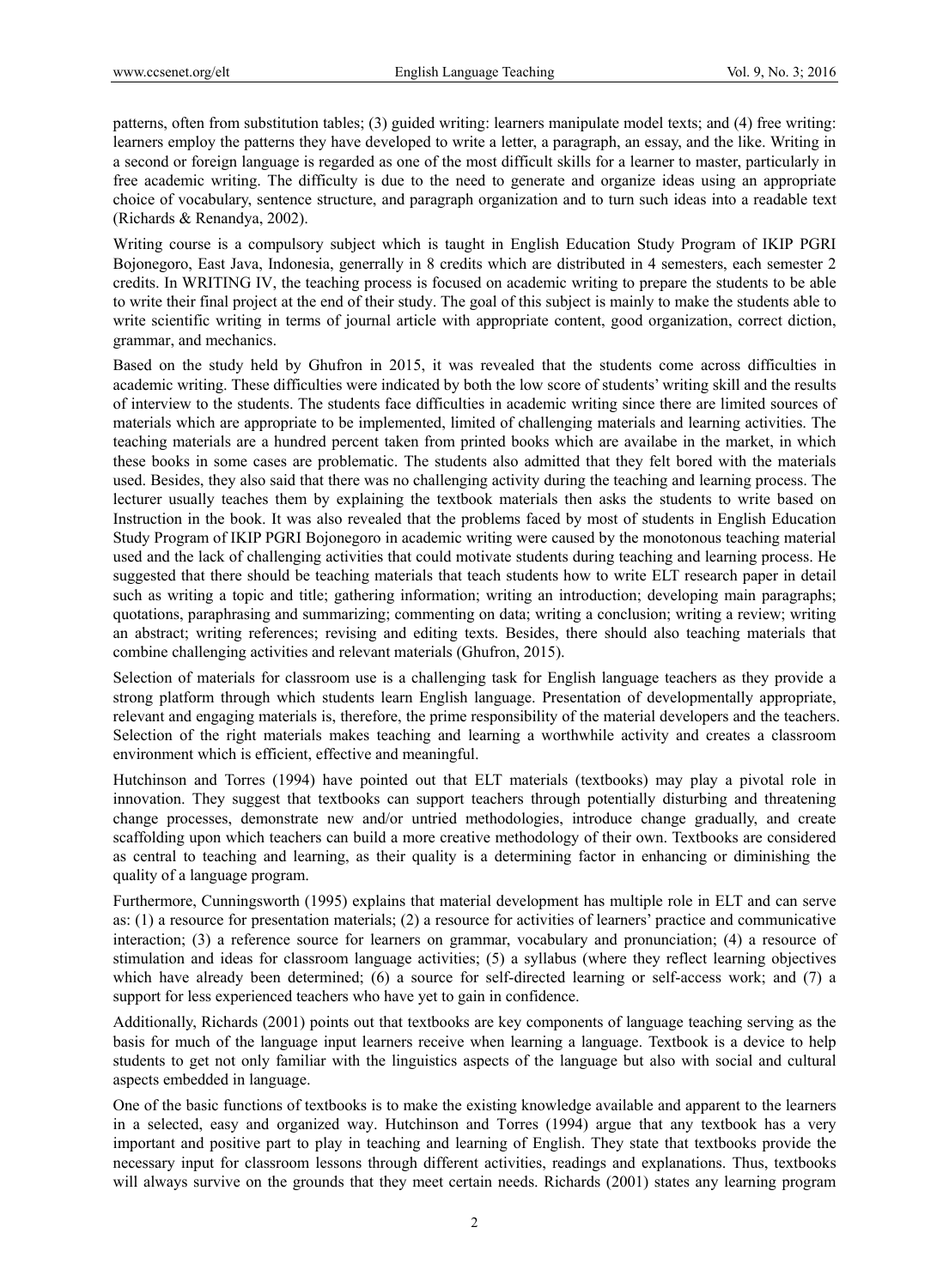may have no impact if it does not have textbooks as they provide structure and a syllabus. Besides, the use of a textbook can guarantee that students in different classes will receive a similar content and therefore, can be evaluated in the same way. In other words, textbooks provide the standards in instruction. Moreover, they include a variety of learning resources such as workbooks, CDs, cassettes, and videos, etc., which make the learning environment interesting and enjoyable for learners. They do not only provide a framework for teachers in achieving the aims and objectives of the course, but also serve as a guide to the teacher when conducting lessons. The content of English language textbooks influences what teachers teach and learners learn.

Teaching materials are regarded as a key factor in most language programs (Richards, 2001). For teachers, textbooks or course books, either required or supplementary, provide content and teaching-learning activities, which shape much of what happens in the classroom (Celce-Murcia, 2001). Furthermore, Wright (cited in Lee, 2003) says that teaching materials (e.g. textbooks) help to define the goals of the syllabus and the roles of teachers and learners within the instructional process.

Acccording to Richards (2005) effective instructional materials in language teaching are shaped by consideration of a number of factors including teacher, learner, and contextual variables. Teacher factors include the teacher language proficiency, training and experience, cultural background, and preferred teaching style. Learner factors include learner's learning style preferences, their language learning needs, interests, and motivations. Contextual factors include the school culture, classroom condition, class size, and availability of teaching resources in situation where the materials will be used.

Since the choice of language teaching materials can determine the quality of learning-teaching procedure, there should be appropriate materials by considering (1) teacher factors, such as teacher language proficiency, training and experience, cultural background, and preferred teaching style; (2) learner factors, such as: learning learner style preferences, their language learning needs, interests, and motivations; and (3) contextual factors, such as: school culture, classroom condition, class size, and availability of teaching resources. As a part of the materials used in the language classroom, textbook, therefore, can often play a crucial role in students' success or failure. Therefore, particular attention must be paid to evaluate such textbook materials to suits those three factors and learning outcomes.

Based on this condition and needs, to fill the gap, the researchers aimed at designing a model of instructional materials in the form of textbook prototype that discusses the ELT research paper writing. There must be textbook materials that are mainly focused on teaching students how to write ELT research paper. Because of the importance in its implementation, the development of textbook materials which cover some topics dealing with ELT research paper will give contribution in improving students' writing skill in research paper. Furthermore, textbook materials can be used wherever and whenever, even without any teachers. It means that the students can learn the materials independently in order to improve their writing skills as far as the materials are available. Therefore, this research will focus on the development of a model of research paper instructional materials for academic writing course that will be used by the fourth semester students in English Education Study Program of IKIP PGRI Bojonegoro. Since this paper a part of the researcher's dissertation, the results presented in this study were only the results of exploration phase.

## **2. Needs Analysis in Language Teaching**

Need Analysis is the process of identifying and evaluating needs (see sample definitions below) in a community or other defined population of people. The identification of needs is a process of describing "problems" of a target population and possible solutions to these problems. A need has been described as:

a. A gap between "what is" and "what should be." (Witkin & Altschuld, 1995).

b. "A gap between real and ideal that is both acknowledged by community values and potentially amenable to change." (Reviere, Berkowitz, Carter, & Gergusan, 1996, p. 5)

Need analysis focuses on the future, or what should be done, rather than on what was done as is the focus of most program evaluations. Some people use the related term "needs assessment".

#### **a. Target Situation Analysis**

It is a study of the situations in which the language is used. This provides a guide as to what language to teach. The Target-Situation Analysis model started with Munby's (1978) model of the Communication Needs Process. This model contains a detailed set of procedures for discovering target situation needs. It is based on analyzing language communication in the target situation in order to provide a communicative needs profile for a specified group of learners.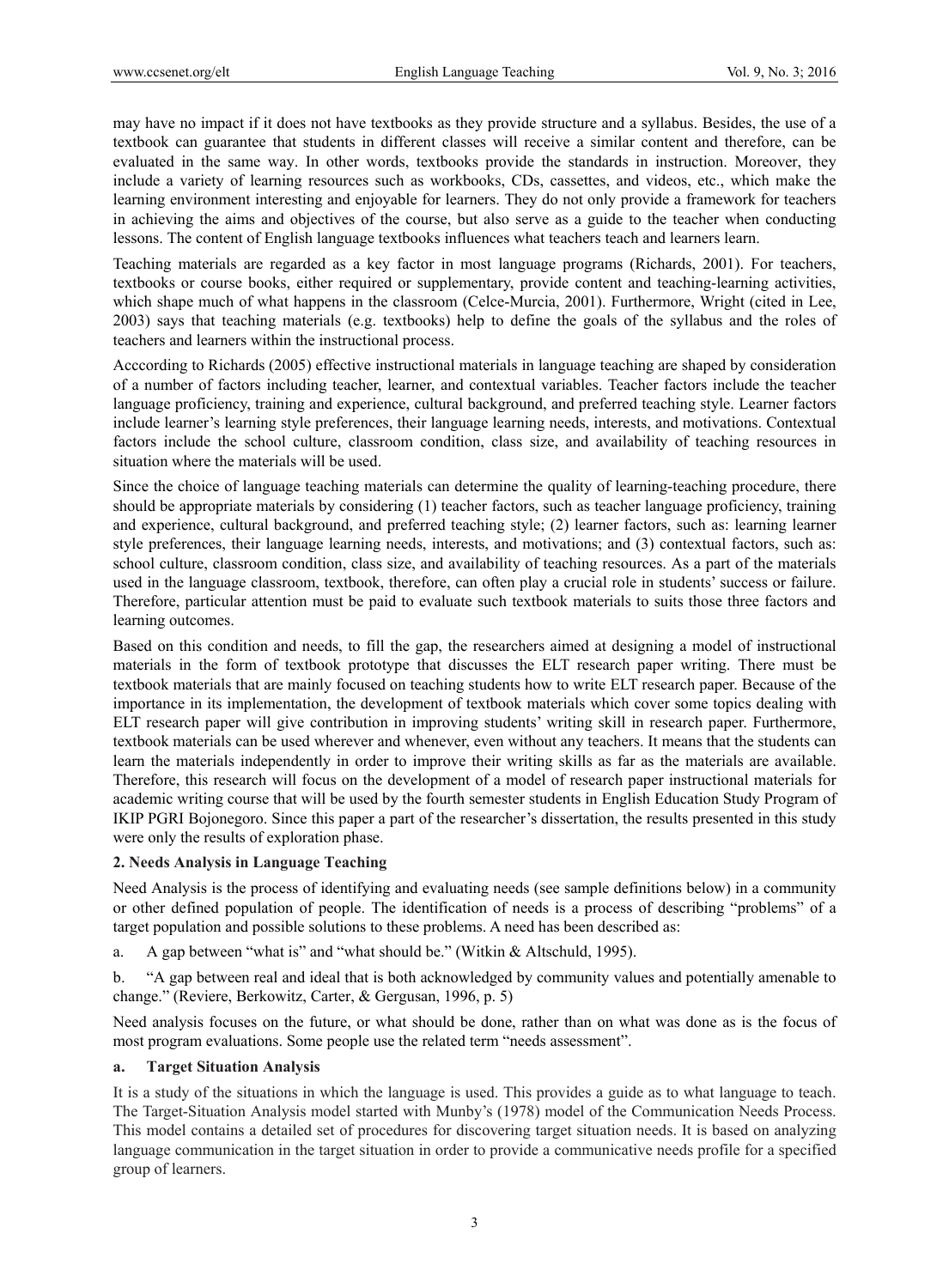## **b. Present Situation Analysis**

The second major model in needs analysis is the Present-Situation Analysis proposed by Richterich adn Chancerel (1980). In this approach the information to define needs is drawn from a wide range of sources: the students, the teaching establishment, and the place of work (Jordan, 1997). Since the sources of data collection are multiple, this model provides detailed guidelines and techniques about the kind of information to be included.

## **c. Learning Situation Analysis**

Learning Situation Analysis (LSA) includes subjective, felt and process-oriented needs (Dudley-Evans & St. John, 1998). LSA also refers to what learners want to learn. Dudley-Evans and St. John (1998) stated that LSA refers to effective ways of learning the skills and language. According to them, LSA also refers to why learners want to learn.

## **3. Instructional Model**

The word "instruction" is a science and "instructional design" is a technology of the science (Merriell, 1996). It is a procedure which is not governed by any natural laws, teachers should be creative to produce instructional design model to improve their teaching and learning process. On other hand, it must relate to scientific principles of instructional strategies. Instruction should allow students to do appropriate learning activities; therefore, teachers should help students control the learning activities that promote learning.

## **4. Method and Model Design**

Since this research and development followed the pattern proposed by Borg and Gall (1983, p. 775) which are simplified by Sukmadinata (2008) into four phases, the following are the steps:

|                | Borg and Gall (1983)<br>Sukmadinata (2008) |    |                                                |
|----------------|--------------------------------------------|----|------------------------------------------------|
| $\mathbf{1}$ . | Research and information collecting        | 1. | <b>Exploration Phase</b>                       |
|                |                                            | a. | The study of literature and document analysis; |
|                |                                            | b. | Findings description.                          |
| 2.             | Planning                                   |    |                                                |
| 3.             | Developing preliminary form of product     | 2. | Model Development Phase                        |
|                |                                            | a. | Draft arrangement;                             |
|                |                                            | b. | Draft revision.                                |
| 4.             | Preliminary field-testing                  | 3. | Model Experimentation Phase                    |
|                |                                            | a. | Limited tryout;                                |
|                |                                            | b. | Expanded tryout.                               |
| 5.             | Main product revision                      | 4. | <b>Dissemination Phase</b>                     |
| 6.             | Main field testing                         |    |                                                |
| 7.             | Operational product revision               |    |                                                |
| 8.             | Operational field-testing                  |    |                                                |
| 9.             | Final product revision                     |    |                                                |
| 10.            | Dissemination and implementation           |    |                                                |

Table 1. R&D phases in developing a model of research paper writing instructional materials

The procedure of R&D in developing a model of Research Paper Writing Instructional Materials for academic writing course is described in Figure 1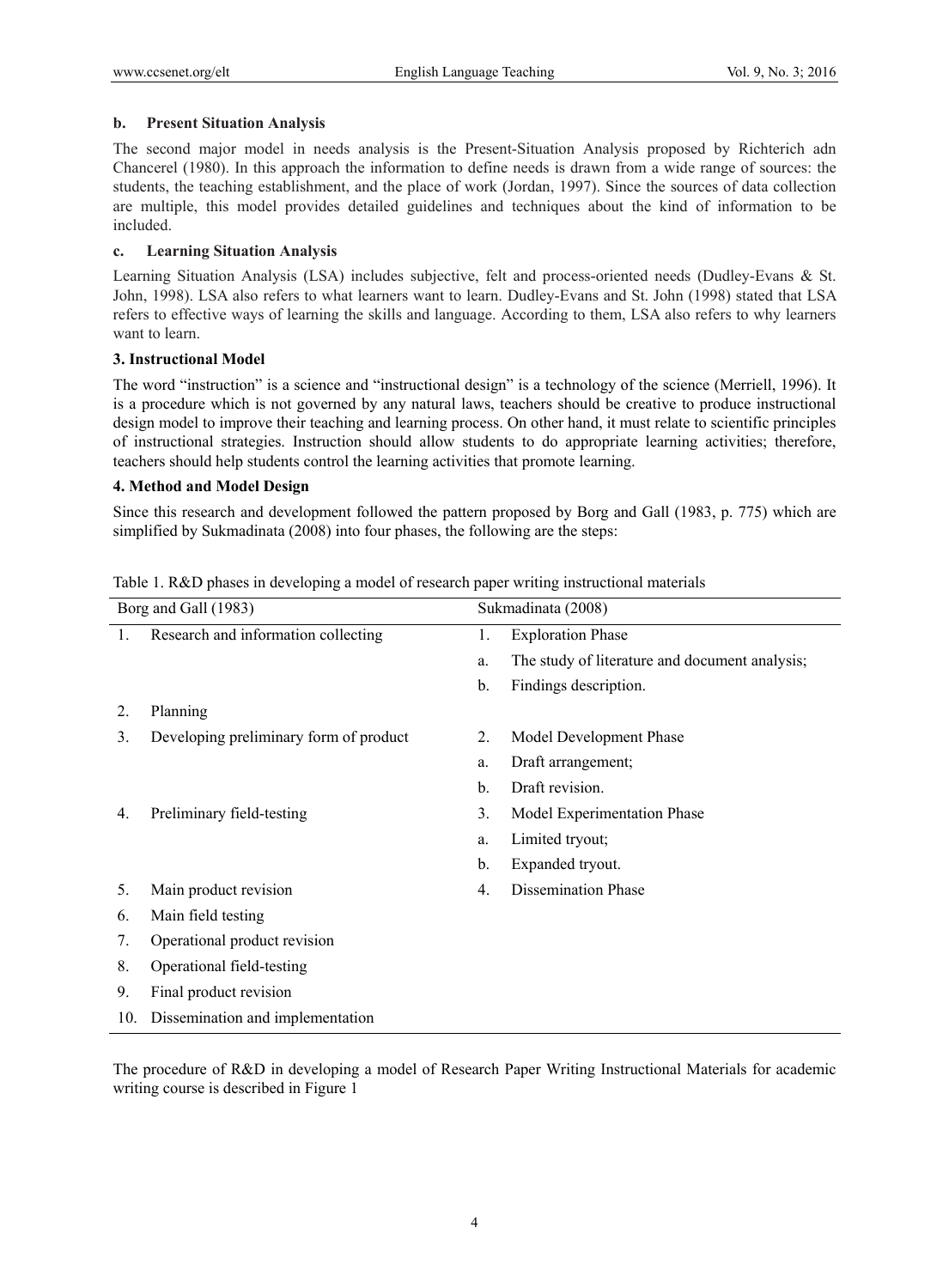#### a. Exploration Phase



Figure 1. The Procedures of R&D (The Model Design)

Since this study is the part of the researcher's dissertation, the focus of this study is merely describing the results of exploration phase i.e. needs analysis, document analysis and model design.

The exploration phase was aimed at researching and collecting information of the existing product which consists of several activities such as reviewing related literatures, document analysis, interview and questionnaires. In order to investigate the existence of specific product, we started from the investigation of any related products in general. After investigating the existing products, the quality of the products was evaluated necessarily. In this case, the existing textbooks that are used in the fourth semester students of English Education Study Program of IKIP PGRI Bojonegoro were evaluated; and to measure the extent to which the teachers, students, and the heads of English Education need a model of research paper writing instructional materials for academic writing course in English Education Study Program of IKIP PGRI Bojonegoro, East Java. The result of textbook analysis was not presented in this study since the focus was merely needs analysis, documents (syllabus and lesson plan) analysis and model design.

Reviewing relevant references is beneficial for the researchers in building some better understanding. Somehow the literature review is not enough to develop a model without any data collected from the field. Therefore, any data retrieved from the research is significantly employed to support the literature review.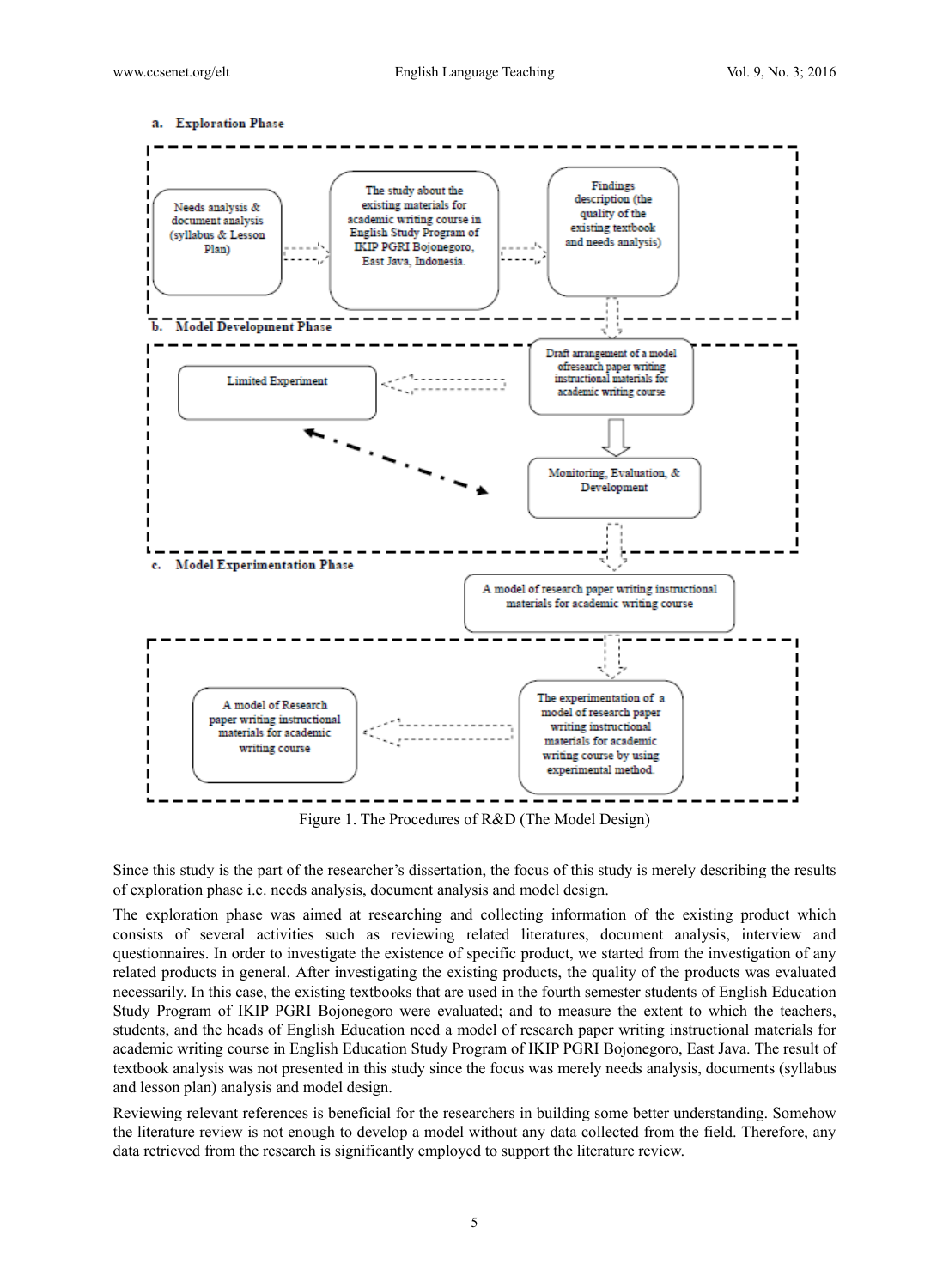Research design that was used in this exploration phase was descriptive explanatory research. Descriptive explanatory research is appropriate to provide a picture of an event, condition or situation, or to answer the question of how and why. By making use of this design, the researchers were basically challenged to collect information in more accurate way about how the existing product was evaluated.

The scope of this research covered the description of the existing textbooks materials and their quality. Besides, the research in this stage was to conduct needs analysis to research paper writing isntructional materials for academic writing course.This research was conducted in English Education Study Program of IKIP PGRI Bojonegoro, East Java, Indonesia. The population of this research was all students in English Education Study Program of IKIP PGRI Bojonegoro, East Java. The sample was the fifth semester students in B class consisting of 36 students that were chosen by using cluster random sampling technique. This exploration was conducted in 3 months (From September to November 2015).

This exploration phase aimed at obtaining qualitative data on the existing textbook materials for academic writing course and the needs on research paper writing instructional materials. The data was taken from interview, questionnaire, and document analysis. Questionnaire and interview was done in order to reveal: (1) the textbook materials used by the lecturers; (2) their relevance to academic writing course in English Education Study Program; and (3) the need of the students, lecturers, and the Head of English Education Study Program of the development of research paper writing instructional materials. In order to get the valid data, it is necessary to validate the data. The data validation technique used in this research was *member check, peer debriefing, and triangulation* technique (Lincoln & Guba, 1985).

Technique of data analysis used in this exploration stage is descriptive qualitative. This technique was used since the collected data was qualitative data in the form of non-numeric information. This technique of data analysis covered three ways: data reduction, data presentation, and drawing conclusion.

The output of this exploration phase was some wide, deep, and accurate information about the existence of any related products, their quality as well as the users' needs and criteria for developing new product. The collected information is then used as a foundation or basic for arranging the new educational product.

## **5. Results and Discussion**

#### *5.1 Needs Analysis*

Needs analysis here refers to the students' needs and lecturer/teacher's needs. To conduct needs analysis, the researchers distributed questionnaires to students and teacher/lecturers. For the students, the researchers distribued two kinds of questionnaires. The first is the questionnaire which asks the students to answer the questions based on ideal condition. There are five possible answers in the first questionnaire, they are: strongly agree, agree, undecided, disagree, strongly disagree. The second questionnaire asks the students to answer the questions based on fact (real condition). In the second questionnaire, there are only two possible answers, "yes or no". The two kinds of questionnaire were developed by the researchers and were distributed to students in order to know whether or not there was a gap between the ideal condition and the real condition (fact). The followings are the results of needs analysis:

|                |                                                                                                                                                         | <b>OPTIONS</b>                     |              |                     |                        |                                              |                        |
|----------------|---------------------------------------------------------------------------------------------------------------------------------------------------------|------------------------------------|--------------|---------------------|------------------------|----------------------------------------------|------------------------|
| NO.            | <b>STATEMENTS</b>                                                                                                                                       | <b>Strongly</b><br>Agree<br>$(\%)$ | Agree<br>(%) | Undecided<br>$(\%)$ | <b>Disagree</b><br>(%) | <b>Strongly</b><br><b>Disagree</b><br>$(\%)$ | <b>TOTAL</b><br>$(\%)$ |
|                | Teaching materials of academic writing<br>course should teach students to write a<br>research paper.                                                    | 26<br>(72%)                        | 10<br>(28%)  |                     |                        |                                              | 36<br>$(100\%)$        |
| $\overline{2}$ | In teaching academic writing course, a<br>teacher/lecturer should use a teaching<br>technique which makes students easy to<br>understand the materials. | -31<br>(86%)                       | (14%)        |                     |                        |                                              | 36<br>$(100\%)$        |
|                | Teaching materials of academic writing<br>should give students enough<br>course                                                                         | 12<br>(33%)                        | 22<br>(61%)  | (6%)                |                        |                                              | 36<br>$(100\%)$        |

Table 2. The results of needs anaysis Qusetionnaire 1 (Ideal Condition)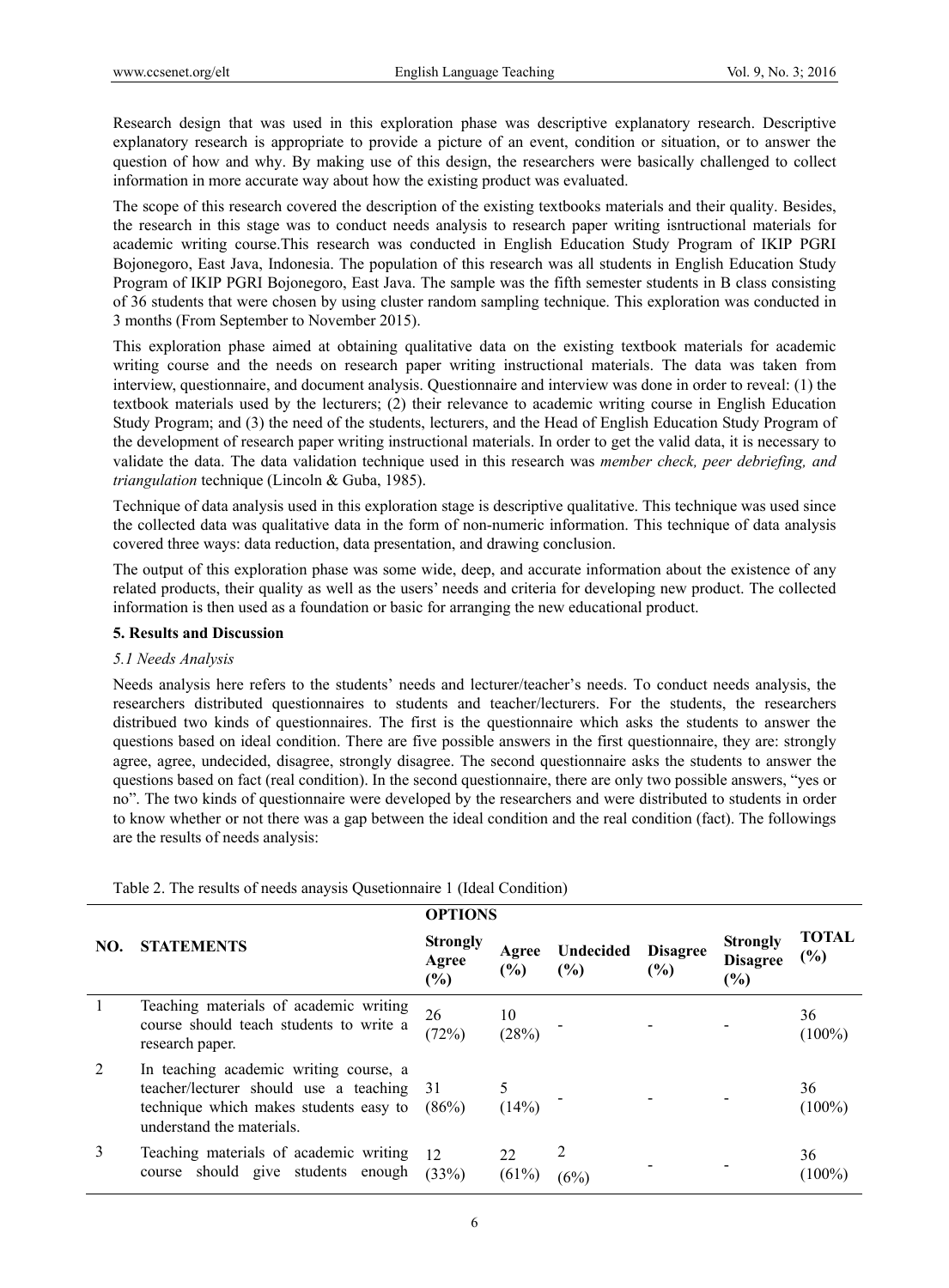|    | English<br>education<br>proficiency<br>1n<br>research.                                                                                                                                                                                                     |             |               |               |                            |                 |
|----|------------------------------------------------------------------------------------------------------------------------------------------------------------------------------------------------------------------------------------------------------------|-------------|---------------|---------------|----------------------------|-----------------|
| 4  | Teaching materials used in academic<br>writing course should be appropriate with<br>the students' level of writing skill.                                                                                                                                  | 32<br>(89%) | 4<br>$(11\%)$ |               |                            | 36<br>$(100\%)$ |
| 5  | Topics discussed in academic writing<br>course should be interrelated to research<br>paper writing.                                                                                                                                                        | 7<br>(20%)  | 23<br>(64%)   | 3<br>(8%)     | 3<br>(8%)                  | 36<br>$(100\%)$ |
| 6  | Examples and exercises of academic<br>writing course materials should be<br>interrelated to the results of scientific<br>article writing.                                                                                                                  | 13<br>(36%) | 19<br>(53%)   | 4<br>$(11\%)$ |                            | 36<br>$(100\%)$ |
| 7  | results<br>English<br>The<br>of<br>education<br>researches should be used as main<br>teaching resources in academic writing<br>course.                                                                                                                     | 9<br>(25%)  | 19<br>(53%)   | 3<br>(8%)     | 5<br>(14%)                 | 36<br>$(100\%)$ |
| 8  | Materials<br>about<br>English<br>education<br>research should be taught to students and<br>are integrated in teaching materials.                                                                                                                           | 9<br>(25%)  | 19<br>(53%)   | 3<br>(8%)     | 5<br>(14%)                 | 36<br>$(100\%)$ |
| 9  | Materials taken from the results of<br>English education research should be<br>used as main teaching resources in<br>teaching acadmic writing.                                                                                                             | 10<br>(28%) | 21<br>(58%)   | 1<br>(3%)     | 4<br>$(11\%)$              | 36<br>$(100\%)$ |
| 10 | Materials taken from the results of<br>English education research should be<br>used by students as references in writing<br>final project in university.                                                                                                   | 23<br>(64%) | 13<br>(36%)   |               |                            | 36<br>$(100\%)$ |
| 11 | Materials taken from the results of<br>English education research should be<br>used by students to help them developing<br>their skill in academic writing.                                                                                                | 22<br>(61%) | 14<br>(39%)   |               |                            | 36<br>$(100\%)$ |
| 12 | Materials taken from the results of<br>English education research should be<br>used as teaching and learning resources,<br>and as a medium of dissemination.                                                                                               | 13<br>(36%) | 17<br>(47%)   | 2<br>(6%)     | 4<br>(11%)                 | 36<br>$(100\%)$ |
| 13 | The report of English education research<br>should be used as teaching $\&$ learning<br>rescources in academic writing to teach<br>its 'genre', such as abstract, introduction,<br>research probem, etc; and to learn the<br>structure of research report. | 10<br>(28%) | 21<br>(58%)   | 1<br>(3%)     | $\overline{4}$<br>$(11\%)$ | 36<br>$(100\%)$ |
| 14 | Students should use English education<br>research report as a reference in learning<br>the structure of research report.                                                                                                                                   | 9<br>(25%)  | 19<br>(53%)   | 3<br>(8%)     | 5<br>(14%)                 | 36<br>$(100\%)$ |
| 15 | Teahcers/lecturers should teach academic<br>writing course to students through<br>systematic steps, such as: pre-writing,<br>writing, editing, and re-writing.                                                                                             | 29<br>(81%) | 7<br>(19%)    |               |                            | 36<br>$(100\%)$ |
| 16 | In pre-writing stage, students should<br>asked to conduct a research (mini<br>research) in group and are guided by the<br>teachers/lecturers in order to get                                                                                               | 31<br>(86%) | 5<br>(14%)    |               |                            | 36<br>$(100\%)$ |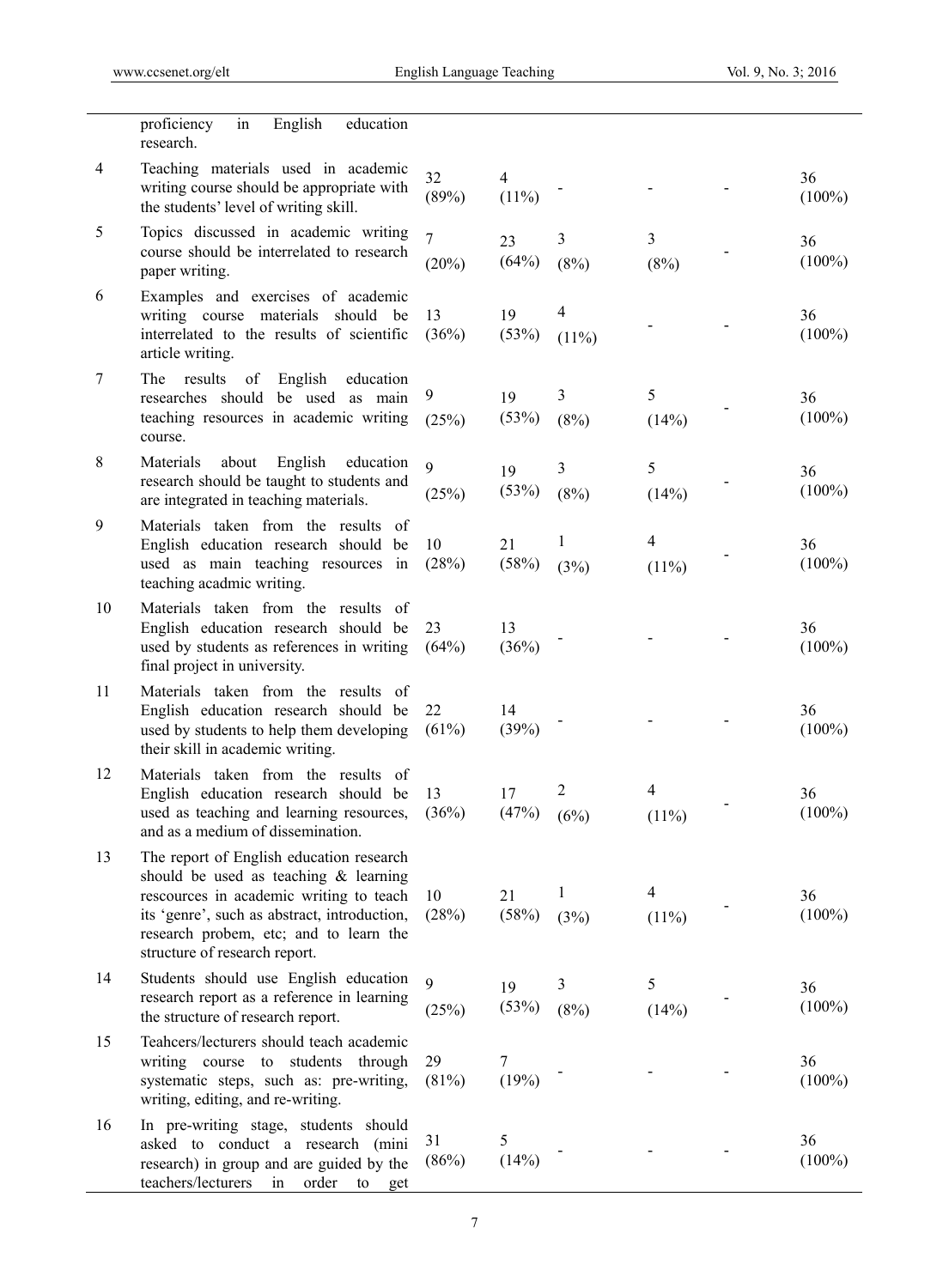|    | materials in academic writing class.                                                                                                                                                                                                                                              |             |             |           |  |                 |
|----|-----------------------------------------------------------------------------------------------------------------------------------------------------------------------------------------------------------------------------------------------------------------------------------|-------------|-------------|-----------|--|-----------------|
| 17 | Teacher/lecturer should provide a model<br>of teaching materials which could be<br>used as a reference in writing English<br>education<br>research report<br>and<br>its<br>examples.                                                                                              | 12<br>(33%) | 22<br>(61%) | 2<br>(6%) |  | 36<br>$(100\%)$ |
| 18 | In teaching academic writing course, the<br>teacher/lecturer should provide a model<br>of teaching materials with<br>clear<br>instruction in order to make the students<br>easy to learn and understand what they<br>should learn or do during teaching and<br>learnig process.   | 31<br>(86%) | 5<br>(14%)  |           |  | 36<br>$(100\%)$ |
| 19 | The model of teaching materials should<br>appropriate with the students' level or<br>competency which should be achieved by<br>the students (based on the curriculum or<br>syllabus).                                                                                             | 29<br>(81%) | 7<br>(19%)  |           |  | 36<br>$(100\%)$ |
| 20 | The model of teaching materials should<br>consider the following elements: level of<br>students'<br>difficulty,<br>background<br>curriculum<br>syllabus<br>knowledge,<br><sub>or</sub><br>(dealing with the competence that should<br>be achieved by students), and practicality. | 29<br>(81%) | 7<br>(19%)  |           |  | 36<br>$(100\%)$ |

From Table 2 above, it can be seen that there are ideal conditions that must be fulfilled in teaching academic writing course. There are 17 ideal conditions that should be fulfilled in teaching academic writing course in English Education Study Program of IKIP PGRI Bojonegoro, East Java, and those ideal conditions are also needed by students of the Study Program. Those conditions are as follows:

a. Teaching materials of academic writing course should teach students to write a research paper.

b. In teaching academic writing course, a teacher/lecturer should use a teaching technique which makes students easy to understand the materials.

c. Teaching materials of academic writing course should give students enough proficiency in English education research.

d. Teaching materials used in academic writing course should be appropriate with the students' level of writing skill.

e. Topics discussed in academic writing course should be interrelated to research paper writing.

f. Examples and exercises of academic writing course materials should be interrelated to the results of scientific article writing.

g. The results of English education researches should be used as main teaching resources in academic writing course.

h. Materials about English education research should be taught to students and are integrated in teaching materials.

i. Materials taken from the results of English education research should be used by students as references in writing final project in university.

j. Materials taken from the results of English education research should be used by students to help them developing their skill in academic writing.

The report of English education research should be used as teaching  $\&$  learning rescources in academic writing to teach its 'genre', such as abstract, introduction, research probem, etc; and to learn the structure of research report.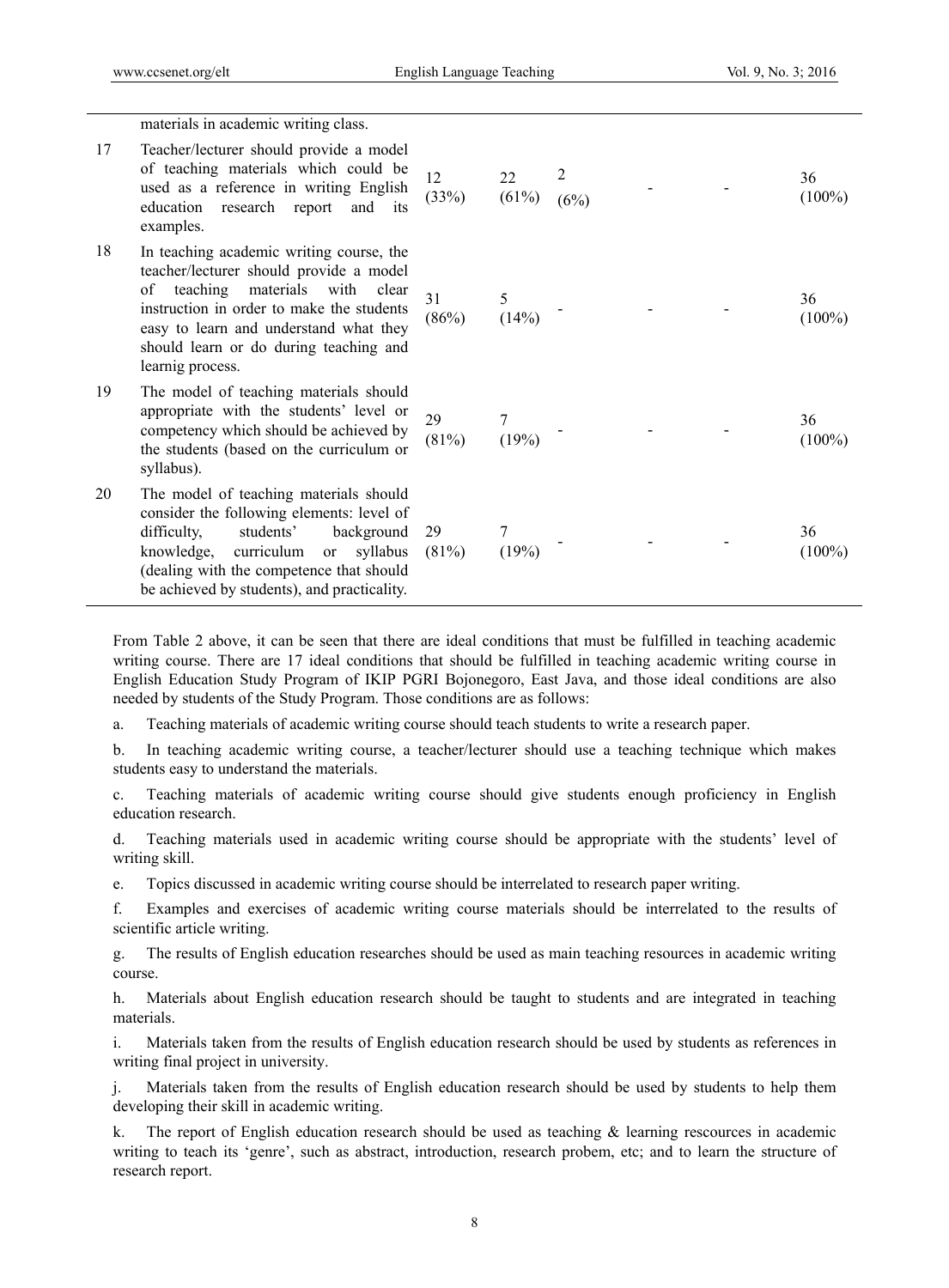l. Students should use English education research report as a reference in learning the structure of research report.

m. Teahcers/lecturers should teach academic writing course to students through systematic steps, such as: pre-writing, writing, editing, and re-writing.

n. In pre-writing stage, students should asked to conduct a research (mini research) in group and are guided by the teachers/lecturers in order to get materials in academic writing class.

o. In teaching academic writing course, the teacher/lecturer should provide a model of teaching materials with clear instruction in order to make the students easy to learn and understand what they should learn or do during teaching and learnig process.

p. The model of teaching materials should appropriate with the students' level or competency which should be achieved by the students (based on the curriculum or syllabus).

q. The model of teaching materials should consider the following elements: level of difficulty, students' background knowledge, curriculum or syllabus (dealing with the competence that should be achieved by students), and practicality.

Those ideal conditions above are still not in line with the real conditions/facts. Based on the second questionnaire, the following table presents the real conditions in teaching academic writing course:

|              |                                                                                                                                                                         | <b>OPTIONS</b>    |                 | <b>TOTAL</b>    |
|--------------|-------------------------------------------------------------------------------------------------------------------------------------------------------------------------|-------------------|-----------------|-----------------|
| NO.          | <b>STATEMENTS</b>                                                                                                                                                       | <b>YES</b><br>(%) | NO<br>(%)       | $(\%)$          |
| $\mathbf{1}$ | Academic Writing course material already taught me to be able to write<br>papers.                                                                                       |                   | 36<br>$(100\%)$ | 36<br>$(100\%)$ |
| 2            | Academic Writing lecturer already delivered materials using techniques<br>that are easy to understand by students.                                                      | 9<br>(25%)        | 27<br>(75%)     | 36<br>$(100\%)$ |
| 3            | Academic Writing course material has given me the knowledge about the<br>provision of English education research.                                                       |                   | 36<br>$(100\%)$ | 36<br>$(100\%)$ |
| 4            | The material taught in the Academic Writing course is in conformity with<br>the development of students' academic writing skills.                                       | 13<br>(36%)       | 23<br>(64%)     | 36<br>$(100\%)$ |
| 5            | Topics covered in the Academic Writing course have been related to the<br>paper writing.                                                                                |                   | 36<br>$(100\%)$ | 36<br>$(100\%)$ |
| 6            | Examples and exercises of teaching materials in Academic Writing course<br>have been related to the writing of the results of a scientific article (paper).             |                   | 36<br>$(100\%)$ | 36<br>$(100\%)$ |
| 7            | Results of the English language education research have been used as a<br>primary source of teaching material in the Academic Writing course.                           |                   | 36<br>$(100\%)$ | 36<br>$(100\%)$ |
| 8            | Students have been taught about the English education research materials<br>that are integrated within the lecture material early on.                                   |                   | 36<br>$(100\%)$ | 36<br>$(100\%)$ |
| 9            | The material comes from the results of the English language education<br>research has been used as teaching materials especially in writing skill<br>materials.         |                   | 36<br>$(100\%)$ | 36<br>$(100\%)$ |
| 10           | Teaching materials drawn from the results of English educational research<br>for Academic Writing course already equip students in preparation of the<br>final project. | 14<br>(39%)       | 22<br>(41%)     | 36<br>$(100\%)$ |
| 11           | Teaching materials sourced from the research results of English education<br>have helped students develop academic writing skills.                                      |                   | 36<br>$(100\%)$ | 36              |

| Table 3. The results of needs analysis Questionnaire 2 (Real Condition/Fact) |
|------------------------------------------------------------------------------|
|------------------------------------------------------------------------------|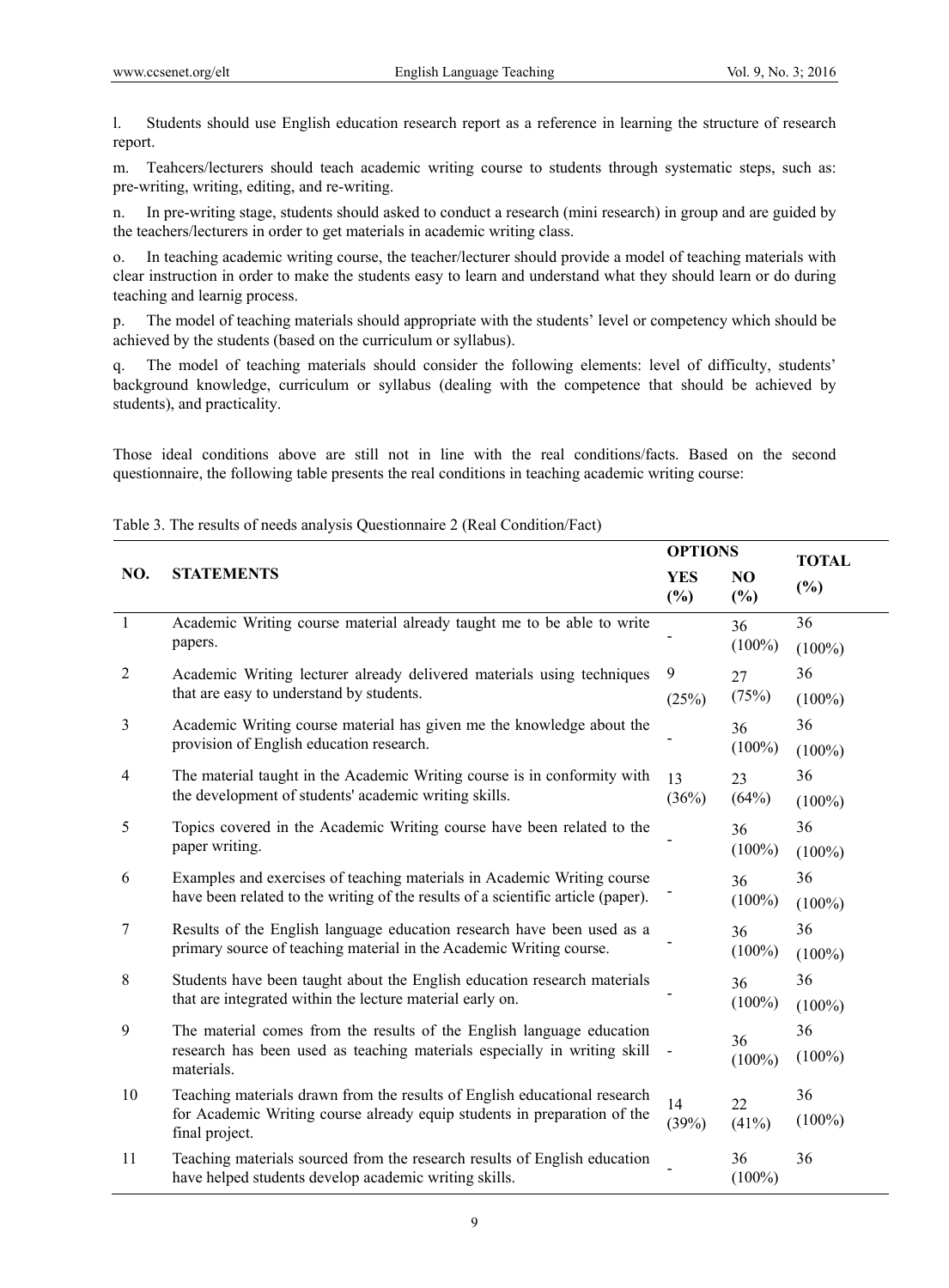|    |                                                                                                                                                                                                                                                                       |             |                 | $(100\%)$       |
|----|-----------------------------------------------------------------------------------------------------------------------------------------------------------------------------------------------------------------------------------------------------------------------|-------------|-----------------|-----------------|
| 12 | Results of English language education research have been used as a source<br>of teaching material, as well as a way to disseminate research results to the<br>public.                                                                                                 |             | 36<br>$(100\%)$ | 36<br>$(100\%)$ |
| 13 | Students are able to take a sample of research reports of English language<br>education to be used as reference in the writing of scientific writing<br>structure report.                                                                                             | 11<br>(31%) | 25<br>(49%)     | 36<br>$(100\%)$ |
| 14 | Students are taught to write the Academic Writing through coherent and                                                                                                                                                                                                | 36          |                 | 36              |
|    | correct process, ranging from pre-writing, writing, editing, and re-writing.                                                                                                                                                                                          | $(100\%)$   |                 | $(100\%)$       |
| 15 | In the pre-writing activities, students are given the opportunity to do                                                                                                                                                                                               |             | 36              | 36              |
|    | research (mini research) in groups led by lecturer as a scientific writing<br>material in lectures.                                                                                                                                                                   |             | $(100\%)$       | $(100\%)$       |
| 16 | Lecturer already provided a model of teaching materials that can be used as<br>a reference in educational research report writing of English language with<br>relevant examples.                                                                                      |             | 36<br>$(100\%)$ | 36<br>$(100\%)$ |
| 17 | Model of teaching materials provided by the lecturer had given clear<br>instructions about what should be done by the students every stage in the<br>learning activities.                                                                                             |             | 36<br>$(100\%)$ | 36<br>$(100\%)$ |
| 18 | Model of teaching materials are already adjusting to the ability or<br>competence to be achieved in the level of students which have been<br>formulated in the course curriculum (syllabus).                                                                          |             | 36<br>$(100\%)$ | 36<br>$(100\%)$ |
| 19 | Model of teaching materials have noticed the following elements: the level<br>of difficulty, the background knowledge of the students, curriculum or<br>syllabus (dealing with the competence that should be achieved by<br>students), as well as the practicalities. | 17<br>(47%) | 19<br>(53%)     | 36<br>$(100\%)$ |
|    |                                                                                                                                                                                                                                                                       |             |                 |                 |

By comparing Tables 2 and 3 above, it is clearly seen that there is still a gap between *"what should be"* or the ideal condition and *"what is"* or the real conditions. The main gap is that there is still no model of research paper writing instructional materials that provides good teaching technique and that appropriates with the level of difficulty, students' bakground knowledge, students' competence that should be achieved based on curriculum, and practical istructional materials.

#### *5.2 Documents Analysis*

There were some documents that were analyzed by the researchers in order to get the comprehensive information dealing with the students' needs. The documents were vision, mission, and purposes of English Education Study Program of IKIP PGRI Bojonegoro, the curriculum draft (syllabus of academic writing course), and the exiting textbook/s used in as teaching ang learning resources in academic writing course.

The vision, mission, and purposes of English Education Study Program of IKIP PGRI Bojonegoro, East Java, Indonesia are as follows:

## **Vision:**

The vision of English Education Study Program in 2019 is "English Education Study Program will be able to produce prospective teachers who have high competence in the field of English education, adaptive to the development of Science and Technology, have entrepreneurial insight and have good character based on Pancasila.

## **Mission:**

a. Providing effective education which is oriented to life skills to produce prospective English teachers who have high competence, good moral, and entrepreneurial insight;

b. Carrying out research to support innovative education and English teaching and learning;

c. Carrying out community service in the field of teaching and learning of English as the dissemination of research results; and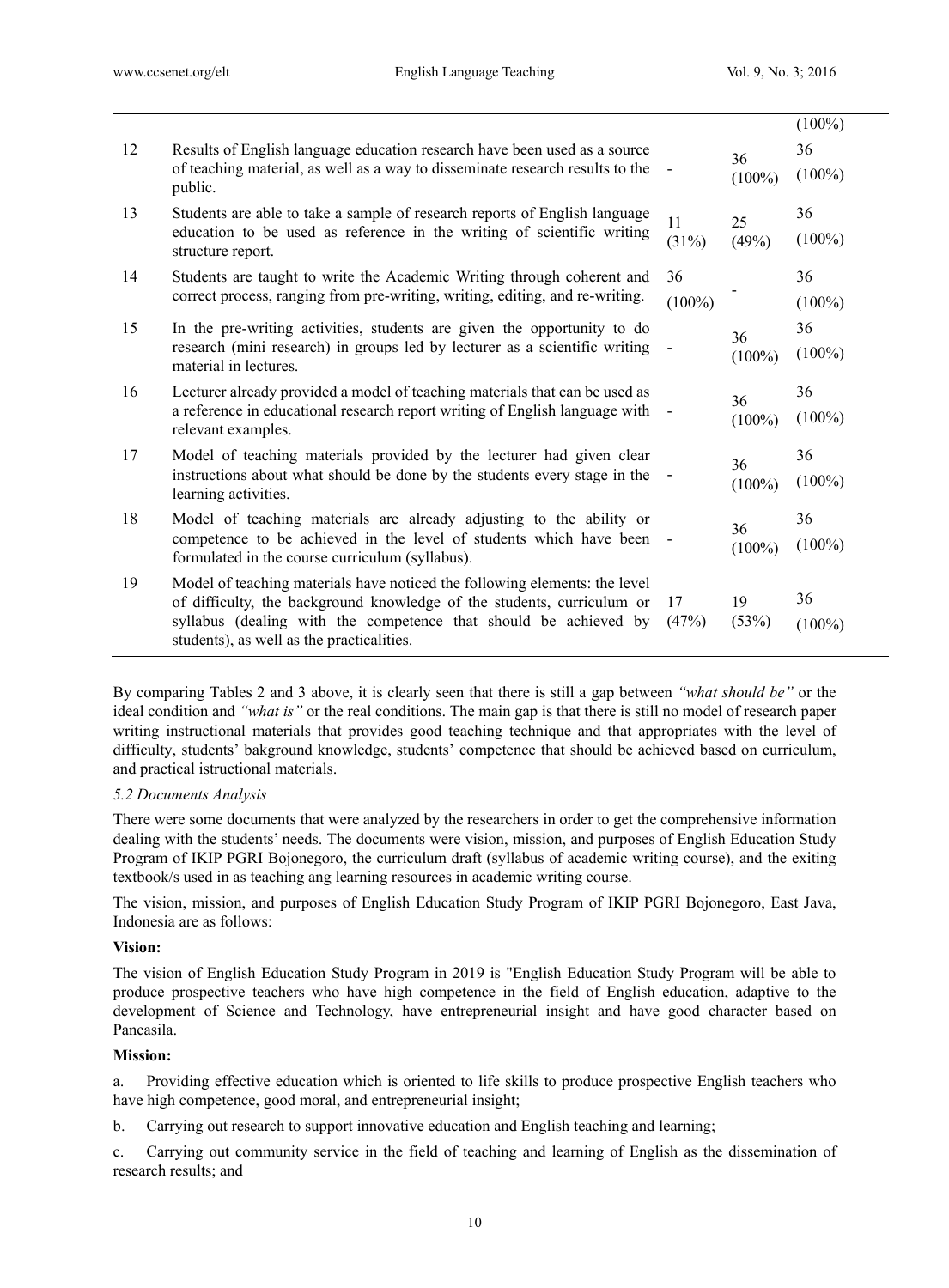d. Strengthening public relations with various stakeholders.

#### **Purposes:**

a. To produce graduates prospective English teachers who have high competence, adaptive to the development of science and technology, entrepreneurial-minded and have good character based on Pancasila;

b. To produce graduates with 4-year study period and a minimum GPA of 3.25 and a waiting period of up to one year of work;

c. To produce students who are able to win competitive scientific activities;

d. To improve the quality and quantity of lecturer and students' academic work published at the local, national, and international journal;

- e. To improve the quality of community services that contribute to the development of English education; and
- f. To increase and memeperluas networking and public relations with various stakeholders.

The followings are the competences (learning objectives) that students should achieve at the end of academic writing course (Writing IV) in English Education Study Program of IKIP PGRI Bojonegoro:

- a. Students are able to write scientific writing in terms of journal article;
- b. Students are able to understand the structure of scientific work in terms of journal article;
- c. Students are able to find research topics and how to develop it;

d. Students are able to create a strong and clear scientific writing (paper), with related transitions between sections and making inferences;

- e. Students are able to understand, avoid, and protect their written works from plagiarism action; and
- f. Students are able to develop ideas and thoughts through reading.

Based on the analyses done by the researchers (needs analysis and document analysis), it is clearly seen that there was a gap between the ideal condition in teaching and learning of academic writing course and the real condition (the implementation of teaching and learning of academic writing course). The curriculum is in line with vision, missions, and purposes of English Education Study Program and also the students' needs. However, the practice of teaching and learning of academic writing course still does not adjust those aspects.

#### **6. Conclusions and Suggestions**

In line with the findings and discussion above, it is concluded that the students' needs, curriculum, and the vision, missions, and purposes of English Education Study Program of IKIP PGRI Bojonegoro are in line. The Study Program wants to improve the quality of lecturers' and students' academic works published at the local, national, and/or international journal and so does the curriculum. The curriculum mandated the students to be able to write academic writing in terms of journal article. The results of needs analysis questionnaire also shows that students need to be taught how to write scientific writing since it will be the final project of the students at the end of their study in university. Unfortunately, in the implementation, the teacher/lecturer does not do what have been stated in the curriculum, even the purposes of English Education Study Program. In the implementation, the teacher/lecture merely uses the textbook which is available in the library. The book itself does not represent the students' needs and the curriculum (*the result of textbook analysis is not presented here*). The teacher/lecture never develops a model of teaching materials for academic writing course that is in line with students' needs and curriculum.

Based on the conclusion above, it is highly recommended that there will be a model of teaching materials of academic writing course that focuses on research paper writing which is appropriate with students' needs, curriculum, and also the purposes of English education Study Program of IKIP PGRI Bojonegoro, East Java, Indonesia.

#### **References**

Borg, W. R., & Gall, M. D. (1983). *Educational research: An introduction*. New York: Longman.

- Celce-Murcia, M. (2001). *Teaching english as second or foreign language* (3rd edition). Boston: Heinle & Heinle.
- Chin, P., Koizumi, Y., Reid, S., Wray, S., & Yamazaki, Y. (2012). *Academic writing skill: Students' Book 1.* New York: Cambridge University Press.

Cunningsworth, A. (1995). *Choosing your coursebook*. Oxford: Heinemann.